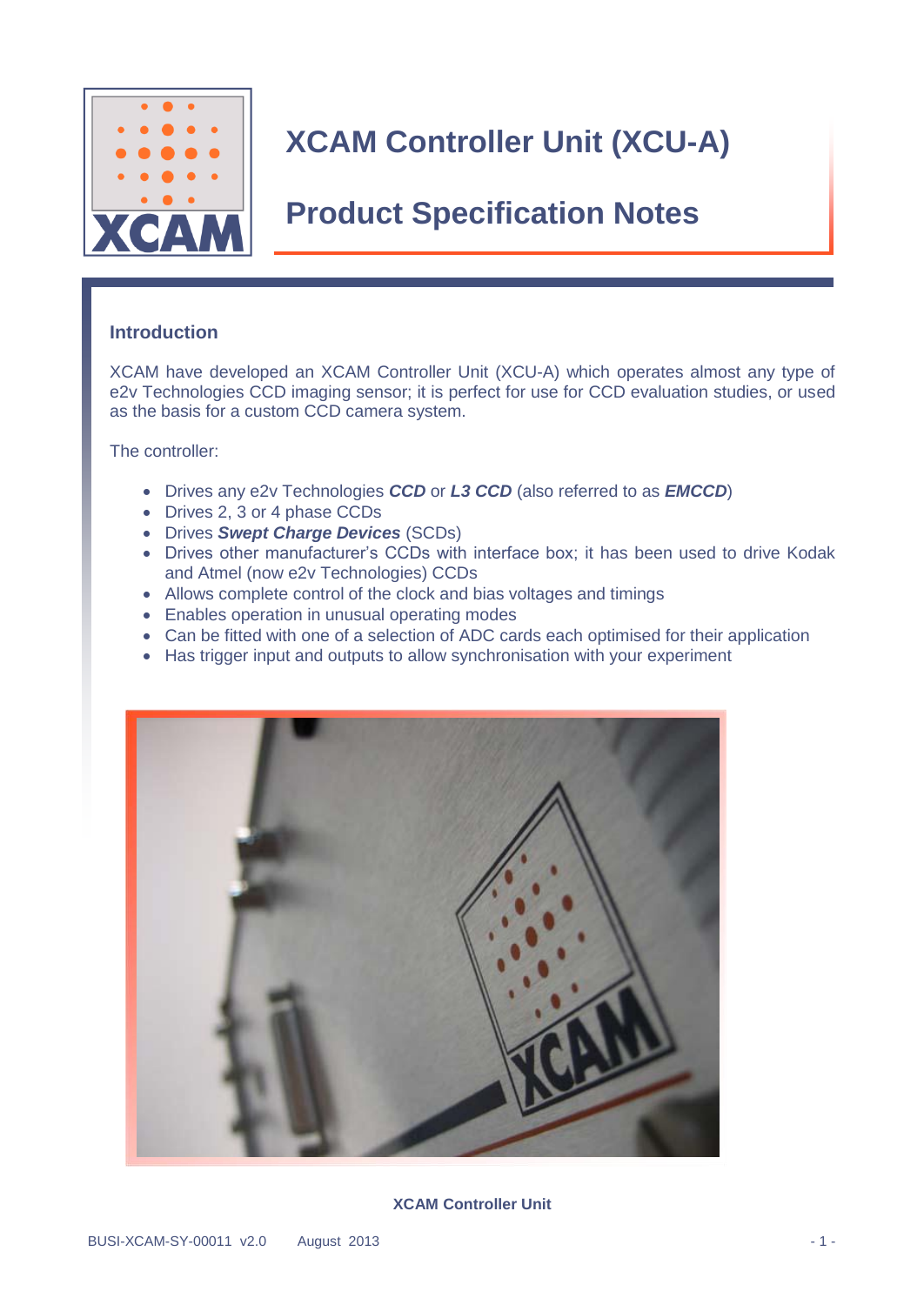

### **Controller Applications and Flexibility**

The controller is well-suited to a wide range of uses, but it is particularly popular for use by customers who want to perform CCD evaluation and characterisation studies, and as a basis for the design and manufacture of custom CCD camera systems for science experiments.

The controller's flexibility means that whilst it is often purchased for the evaluation, say, of a particular type of CCD for a specific project, customers then go on to use the controller for evaluation of other CCD types or for other projects in the future.

Some examples of past controller use, which demonstrates this flexibility are:

- CCD evaluation for space science work, characterising the flat-band voltage change of a CCD before and after irradiation
- Driving an e2v Technologies CCD4290 in a custom camera head for a laser plasma experiment
- Driving an L3 (EMCCD) custom sensor for an X-ray experiment at a synchrotron
- Driving an e2v Technologies CCD203-84 CCD in a cryogenic chamber for characterisation studes
- 3 units used to drive 3 e2v Technologies CCD4482 CCDs simultaneously in a custom camera head design for XFEL experiments
- Used to drive an e2v Technologies CCD5710 in an unusual operating mode for analysis of volatile atmospheric constituents



Required items to build a system:

- Controller and associated cables; controller to have 1 CDS card, one interface card, one sequencer card and one bias card
- Either a CCD on a headboard OR a CCD in a camera head; in this XCU-A style system, the headboard or camera head provide local supply decoupling and CCD output amplification, in addition to mechanical interface requirements
- Sequencer code for CCD type
- XCAM application software to facilitate use of controller and enable data visualisation and analysis, OR customers can write their own software using our software developer's manual.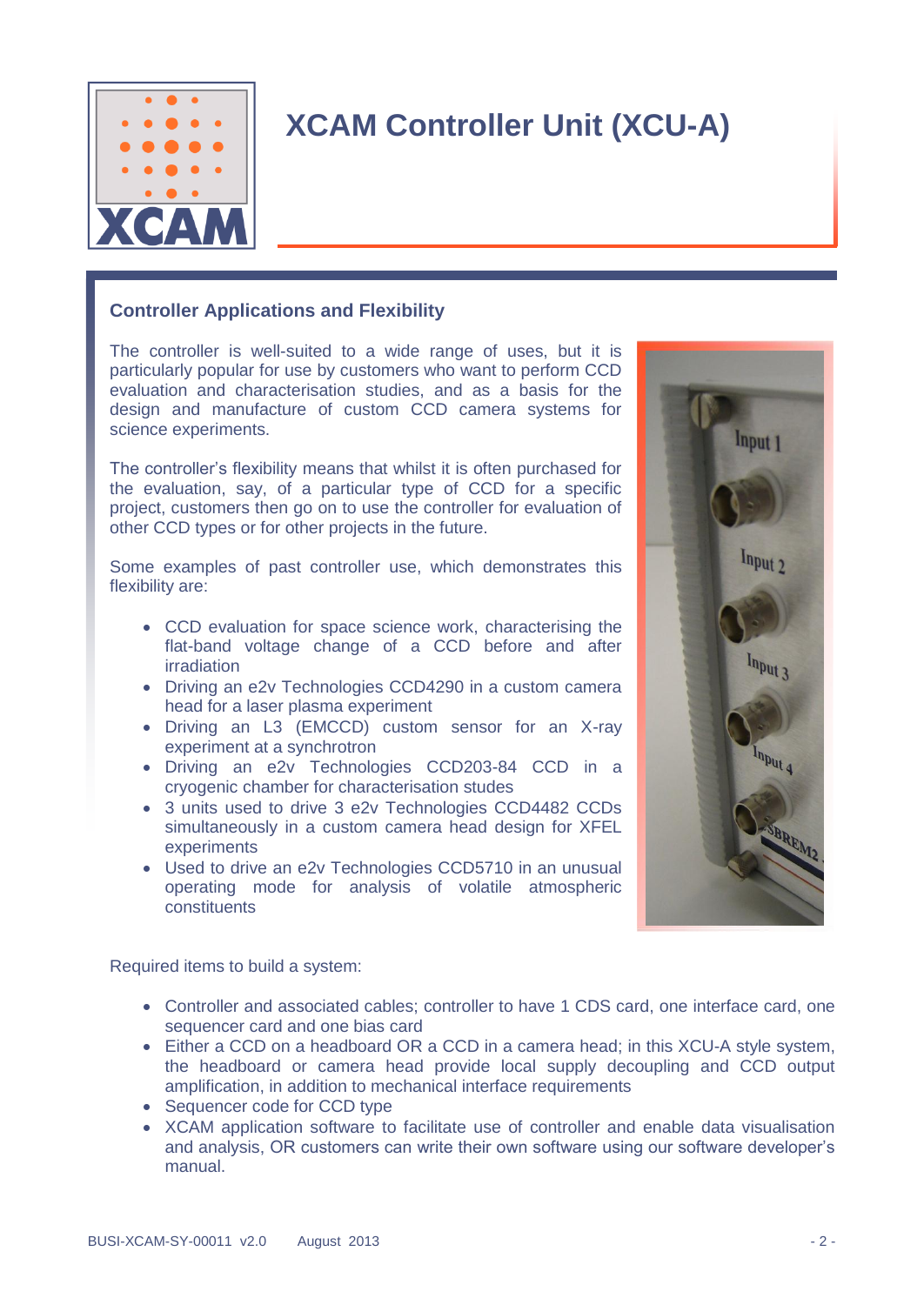

### **Controller Construction and Operation**

The controller comprises 4 cards together with power supply and power management in a robust housing. The 4 cards are the ADC card, the Interface card, the Sequencer card and the Bias card, and these are described each in turn below:

#### **ADC card (CDS card)**

The ADC card is the card which takes the CCD output and measures the charge in each pixel and converts it to a digital number. This card type is often referred to as the CDS card; CDS is the abbreviation for Correlated Double Sampling, which is a technique that is used to achieve low noise measurements at higher speeds. Another technique which is also used, is that of the Dual Slope Integrator (DSI), and this is used for achieving close to sensor-limited noise measurements where high speed is not required.

Currently there are two types of CDS card available, and any of these can be inserted into the drive unit and used so that you can choose the optimum for your application at any given time. More than one cannot be used simultaneously.

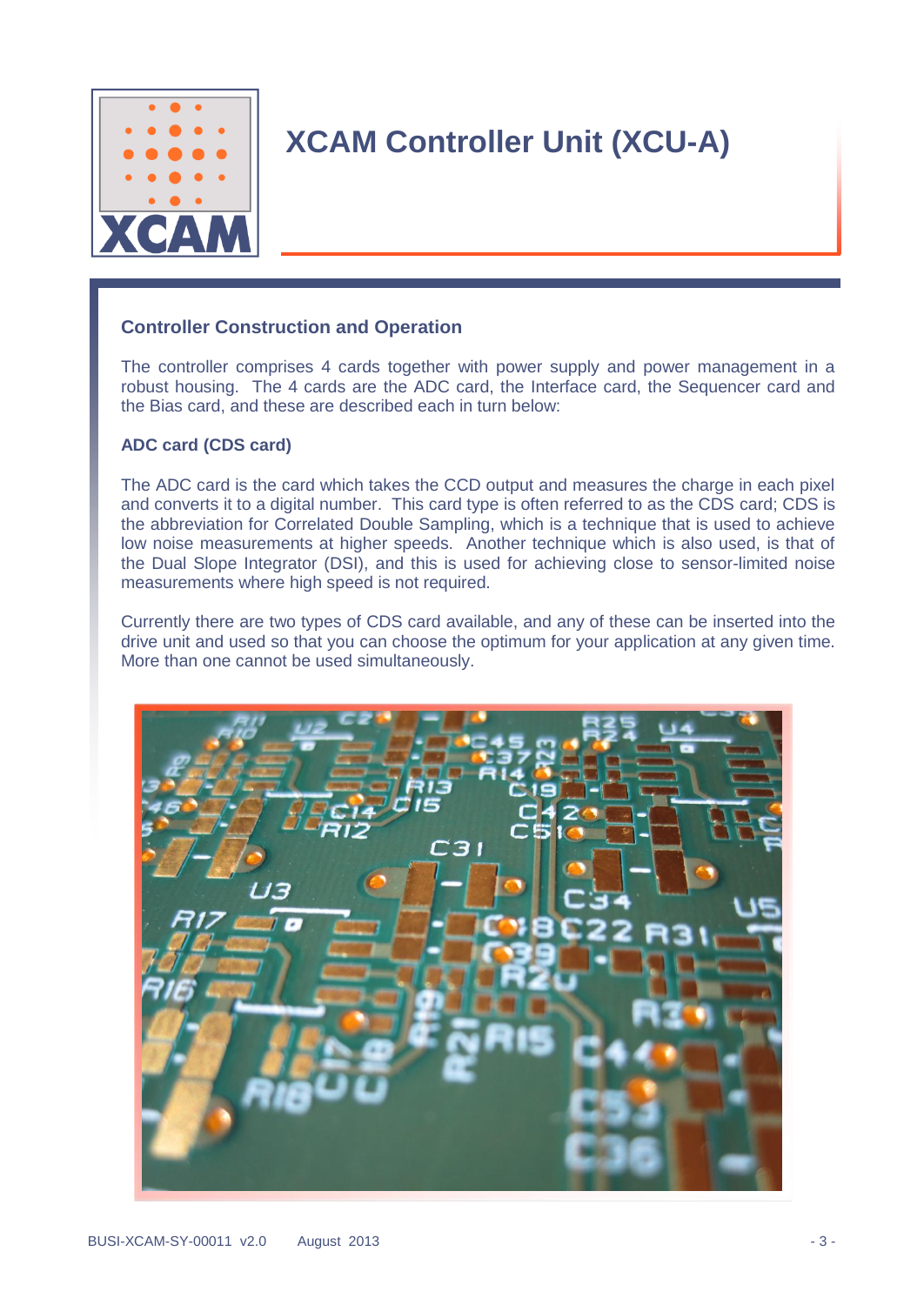

The options to select from

- 1. 2 x 1MHz CDS card: this CDS card is of true CDS type and handles 2 CCD output nodes simultaneously, with each one operating at speeds of in excess of 1MHz and with low noise of 7 electrons when using optimised settings.
- 2. A 4 channel 16 bit DSI card enables the user to operate CCDs which have 4 output nodes, or take the output from 2 x 2 output node CCDs, for example, or to take 4 single outputs. This card operates at speeds of about 100KHz and give sensor-limited noise performance with optimised settings.

#### **The Interface Card**

The interface card is the card which bi-directionally handles all communication between the drive box and the PC, both for issuing commands to the drive unit eg *grab image*, and for receiving data back to the host PC. This card is available as an USB2 interface card for direct interface to a PC, or as a Cameralink card which is used with a National Instruments data acquisition card in the PC.

Options to select from

- 1. USB2 Interface Card
- 2. Cameralink Interface Card (needs National Instruments Data Acquistion card NI1426)

#### **The Sequencer Card**

The sequencer card is the card which produces the clock waveforms for the CCD. This is achieved by the use of a digital signal processor, which is easily reprogrammed, and this enables the system to be modified to drive alternative CCDs. We do not support userreprogramming of the DSP, but instead provide sequencer codes for any supported CCD. New sequencer codes will be provided on request, but XCAM may require the loan of an engineering grade CCD, if no CCD of that type exists at XCAM for set-up and optimisation of the sequencer code. This sequencer currently operates CCDs at pixel rates of up to about 2-3 MHz depending on the device type and other restrictions. There may be other options available in the future

The options to select from

1. 2MHz Sequencer Card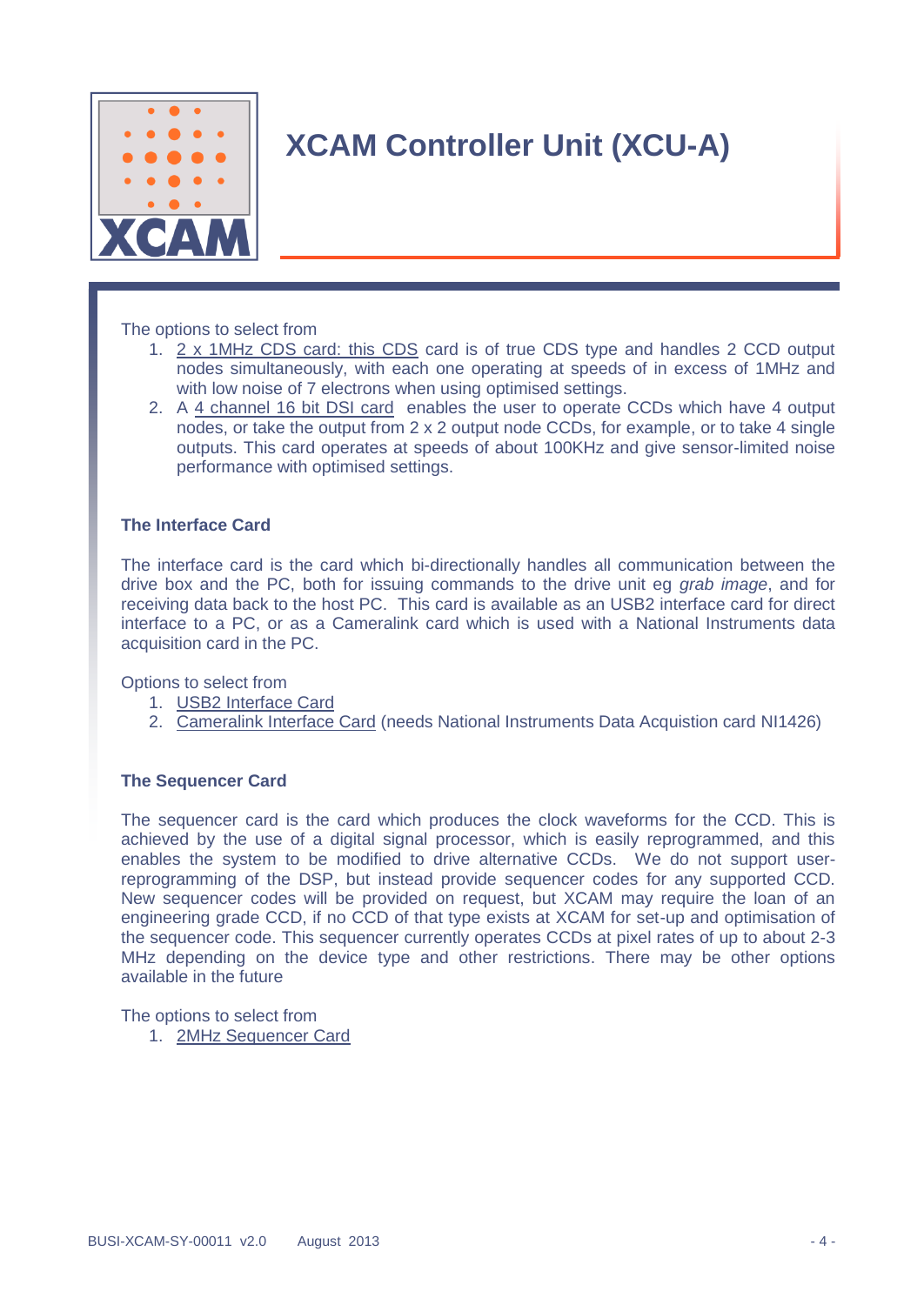

#### **The Bias Card**

The bias card generates the clock voltages, which are then modulated by the sequencer card, and the CCD output FET bias voltages. Currently bias voltages are suitable for all e2v Technologies CCDs but can also operate other CCD types by providing the relative voltages required; please enquire for further detail.

A P channel CCD bias card is in prototype form available to order shortly. Bias cards suitable for operating alternative CCDs may be availble on request.

Options to select from are

- 1. E2v technologies N channel CCD bias card
- 2. E2v technologies P channel CCD bias card (available to order shortly)

#### **Temperature Controller**

We anticipate being able to include an integrated temperature controller unit in the future, but for the current time recommend an external stand-alone temperature controller or power supply is recommended for cooling of the device.

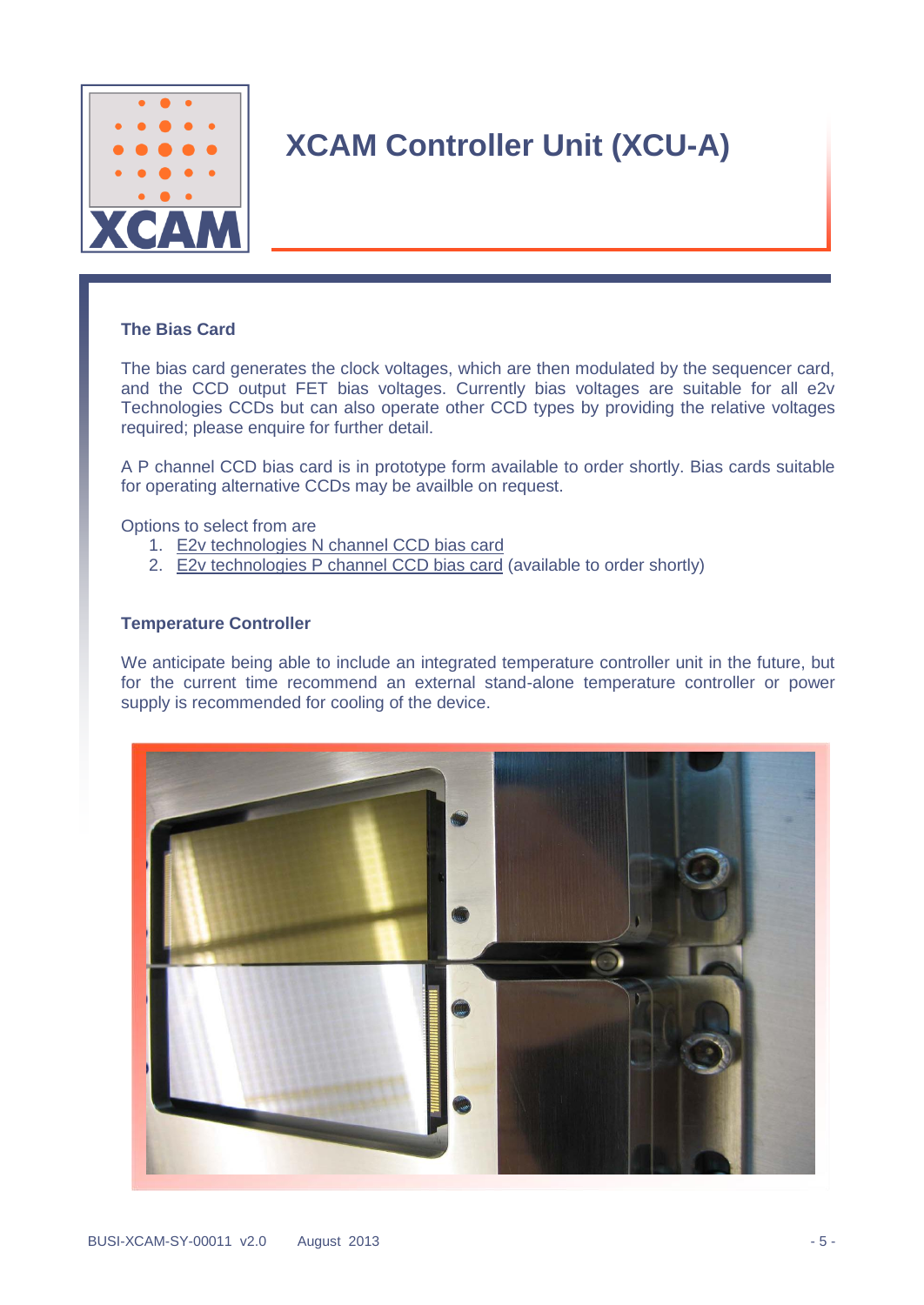

### **XCAM Controller Software Options**

The *Application User Software Package* (API) provides users with an easy interface with which to control and communicate with the controller and do simple analysis and data visualisation; please see separate product note which covers the software in more detail.

Alternatively, a *Software Developer's Manual* is provided for users who would prefer to write or use their own software, calling the XCAM dll files.

Many XCAM Controller users, use programs such as *Matlab* to control the drive unit, and a library of code is being developed to assist these users; this code will be made available on request.

The minimum specification for a PC to operate the system is Windows 7, XP Pro or Vista operating system; 2 GHz processor; 2 GB memory minimum; hard drive 100GB minimum; CD drive; 3 USB2 ports.

The controllers can be used to control custom multiple large area CCD camera systems synchronously in master-slave mode operation.

Both hardware and software triggering is possible, of either polarity. Custom triggering schemes are possible allowing seamless integration with experiments can be made produced.

| <b>ED</b> CCD System Configuration: [2577]                                                                                                                                                                                                                                                                                               |                                                                                                                                                                                                                                                                                                                                                                         | $\overline{\mathsf{x}}$                                                                                                                                                                                                                                                                                                                                                                                                                                                                                                                                                                                                                                                                                                                                                                                                                                                                                                                                                      |
|------------------------------------------------------------------------------------------------------------------------------------------------------------------------------------------------------------------------------------------------------------------------------------------------------------------------------------------|-------------------------------------------------------------------------------------------------------------------------------------------------------------------------------------------------------------------------------------------------------------------------------------------------------------------------------------------------------------------------|------------------------------------------------------------------------------------------------------------------------------------------------------------------------------------------------------------------------------------------------------------------------------------------------------------------------------------------------------------------------------------------------------------------------------------------------------------------------------------------------------------------------------------------------------------------------------------------------------------------------------------------------------------------------------------------------------------------------------------------------------------------------------------------------------------------------------------------------------------------------------------------------------------------------------------------------------------------------------|
| 2577<br><b>Sequencer Delays</b><br>$NOPs$   $\mu s$<br>Parameter<br><b>ADC Delay</b><br>0.46<br>10 <sup>1</sup><br>55<br>1.86<br>Int-Delay<br>1.86<br>55<br>Int+ Delay<br>2.01<br><b>Int Time</b><br>60<br>16 0.65<br><b>Serial T</b><br>4.80<br><b>Parallel T</b><br>150<br><b>Clk/Rst Delay</b><br>6 0.34<br>٠<br>$\blacktriangleleft$ | <b>Clocking</b><br><b>Backward</b><br>Forward<br><b>Horizontal</b><br>Forward<br>Vertical<br><b>Forward</b><br>Binning<br>$\sqrt{1}$<br><b>CCD Type</b><br>Type<br>3011<br><b>Nodes</b><br>$\sqrt{1}$<br>One <<br>$\vert \cdot \vert$<br><b>Rows</b><br>256<br>Columns<br>1040<br><b>Pixels</b><br>266240<br><b>Frame T</b><br>10<br>$1/10S - 1$<br><b>Erasure</b><br>г | <b>Clock Voltages</b><br>10.8V<br>Image<br>$\blacktriangleleft$<br>$\blacktriangleright$<br>10.8V<br><b>Store</b><br>$\blacktriangleleft$<br>$\blacktriangleright$<br><b>Serial</b><br>12.2V<br>$\blacksquare$<br>$\blacktriangleright$<br><b>Reset</b><br>7.9V<br>$\blacktriangleleft$<br>$\blacktriangleright$<br>0.01<br>Input<br>$\blacktriangleleft$<br>$\blacktriangleright$<br>0.0V<br>Vspr<br>$\overline{\bullet}$<br>$\blacktriangleright$<br><b>Bias Voltages</b><br>29.9V<br>Vod<br>$\blacktriangleleft$<br>$\blacktriangleright$<br>$\overline{\bullet}$<br>16.5V<br>Vrd<br>$\mathbf{r}$<br>$\overline{\bullet}$<br>Vdd<br>20.6V<br>$\ddot{\phantom{1}}$<br>Vog<br>$\overline{\phantom{a}}$<br>2.6V<br>$\mathbf{r}$<br>Var<br>0.0V<br>$\blacktriangleleft$<br>$\blacktriangleright$<br>Vss<br>3.4V<br>$\overline{\bullet}$<br>$\blacktriangleright$<br>0.0V<br>Vspr<br>$\overline{\phantom{a}}$<br>$\mathbf{r}$<br>0.0<br>Vspr<br>$\blacksquare$<br>$\mathbf{r}$ |
| <b>Load File</b><br>C:\ccd\Sequence\2chtst1m.dex<br>Sequence<br>Zone.<br>C:\ccd\Voltages\CCD30-11.VTG<br>Voltages<br>c:\ccd\sequence\default.dly<br><b>Delays</b><br><b>Triggering</b><br>Mode<br>[3] Free Run (Software Integration)                                                                                                    | Save<br>Save<br>$\blacktriangledown$                                                                                                                                                                                                                                                                                                                                    | <b>USB</b><br>Hardware<br>ADC Type<br><b>Module SN</b><br><b>16S</b><br>2577<br>$\overline{\phantom{a}}$<br><b>Data Bits</b><br><b>Name</b><br>2577<br>16<br>Gain<br>Timeout $[s]$ 30<br>B<br>$\blacktriangledown$<br><b>Offset</b><br>$\sqrt{a}$<br><b>Preserve Settings</b><br><b>OFF</b>                                                                                                                                                                                                                                                                                                                                                                                                                                                                                                                                                                                                                                                                                  |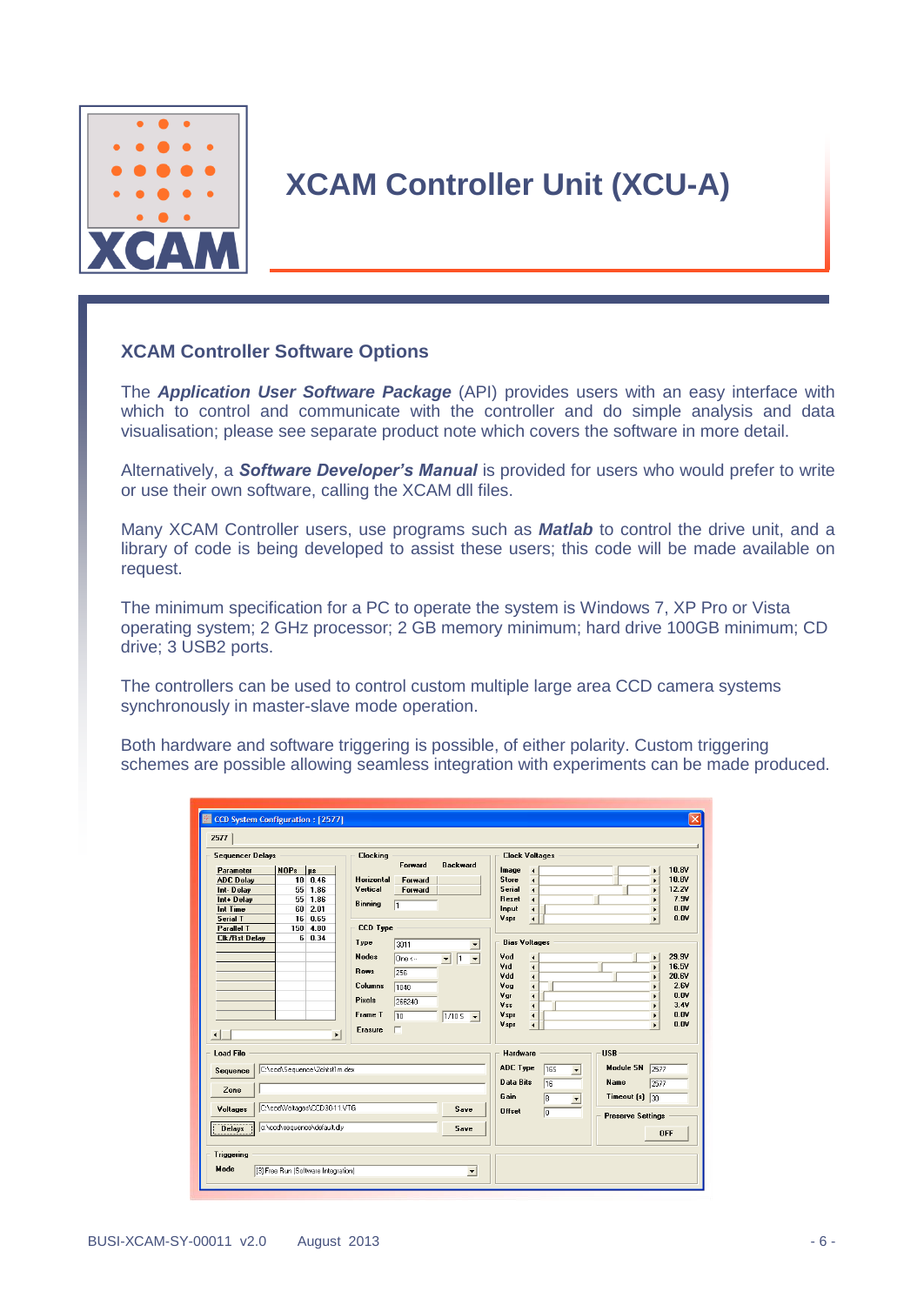

#### **Technical Specifications and Details Dimensions and Weight**

The controller has dimensions of approximately 340mm width, 130mm height and 310mm depth. The weight is 5.6Kg

#### **Front Panel Connections**

The front of the controller has several connections. 4 BNC connectors take up to 4 CCD outputs into the controller; note that the number of CCD outputs that can be used simultaneously depends on the CDS card that is included in the box at the time of operation.

Trigger and Sync BNC connectors are provided: the trigger input allows the user to provide a trigger signal to the box for synchronisation of image acquisition with an experiment; the sync connector is a line sync output which can also be useful for synchronisation.

There is a USB2 connector which allows the bilateral USB2 connection to communicate with the host PC and pass data back to the PC, or a Cameralink MDR connector.

The front 25w D connector supplies all the clock and bias voltages that are required for successful operation of the CCD and the pin designations are given below.

| Pin            | <b>Function</b> | <b>Remarks</b>        | Range    | Pin | <b>Function</b> | <b>Remarks</b>        | Range          |
|----------------|-----------------|-----------------------|----------|-----|-----------------|-----------------------|----------------|
|                | 11              | Image Clock 1         | $0 - 15$ | 14  | $\mathsf{I2}$   | Image Clock 2         | $0 - 15$       |
| $\overline{2}$ | 3               | Image Clock 3         | $0 - 15$ | 15  | n/c             |                       |                |
| 3              | S <sub>1</sub>  | <b>Store Clock 1</b>  | $0 - 15$ | 16  | <b>S2</b>       | <b>Store Clock 2</b>  | $0 - 15$       |
| $\overline{4}$ | S <sub>3</sub>  | Store Clock 3         | $0 - 15$ | 17  | <b>DG</b>       | <b>Dump Gate</b>      | $0 - 15$       |
| 5              | R <sub>1</sub>  | <b>Serial Clock 1</b> | $0 - 15$ | 18  | R <sub>2</sub>  | <b>Serial Clock 2</b> | $0 - 15$       |
| 6              | R <sub>3</sub>  | <b>Serial Clock 3</b> | $0 - 15$ | 19  | n/c             |                       |                |
| $\overline{7}$ | <b>PhiR</b>     | <b>Reset</b>          | $0 - 15$ | 20  | $P/A$ OV        | Preamp 0V             | 0 <sub>V</sub> |
| 8              | $+15V$          | Preamp +15V           | $+15$    | 21  | $-15V$          | Preamp-15V            | $-15V$         |
| 9              | Vod             | V Output Drain        | $0 - 34$ | 22  | Vrd             | <b>V Reset Drain</b>  | $0 - 30$       |
| 10             | Vdd             | V Dump Drain          | $0 - 30$ | 23  | <b>Vss</b>      | <b>V Substrate</b>    | $0 - 30$       |
| 11             | Vog             | <b>V Output Gate</b>  | $0 - 30$ | 24  | n/c             |                       |                |
| 12             | Vgrn/c          | V Guard Ring          | $0 - 34$ | 25  | n/c             |                       |                |
| 13             |                 |                       |          |     |                 |                       |                |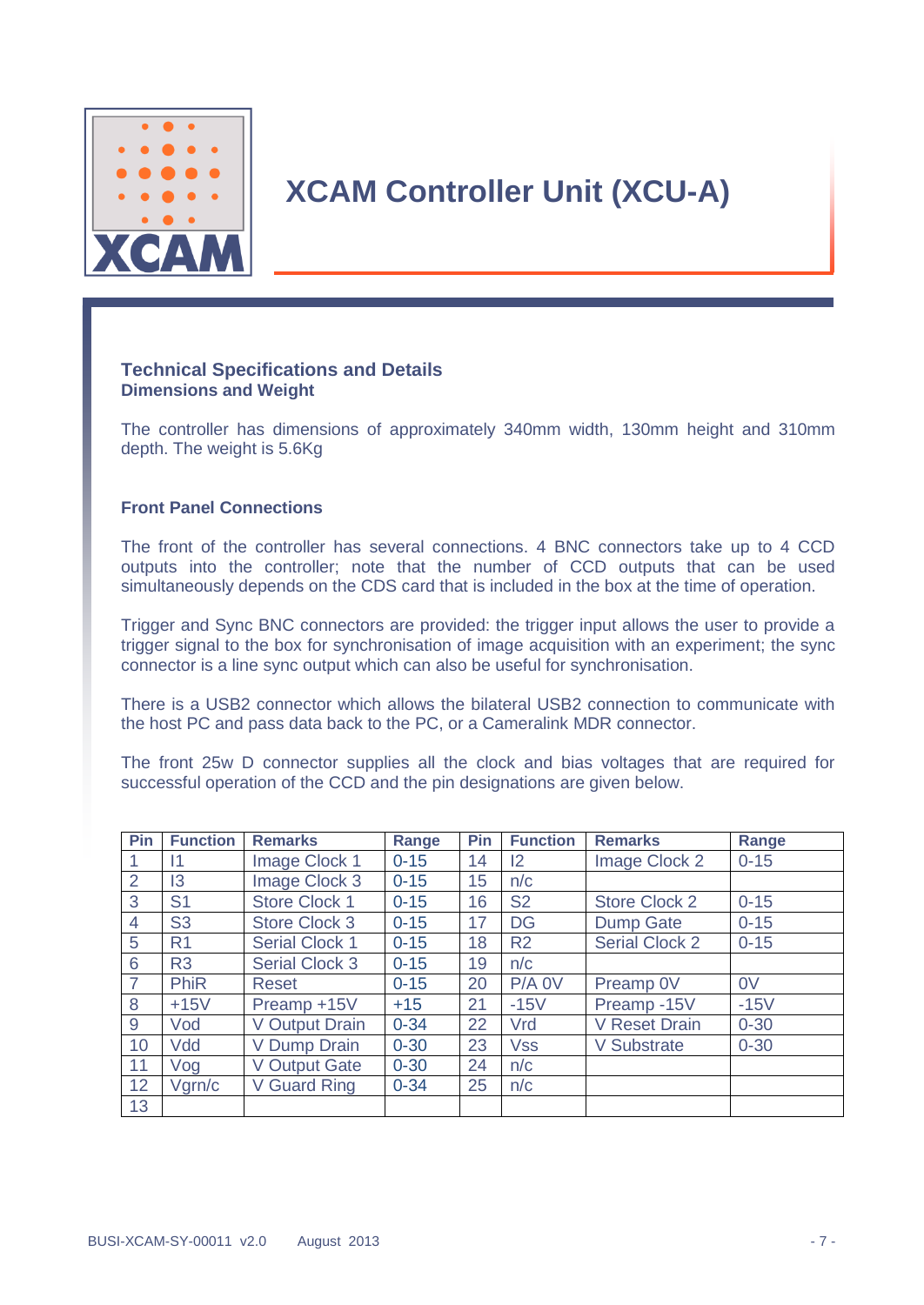

### **Back Panel Connections**

The back 9wD connector provides additional inputs and outputs for more sophisticated triggering requirements.

| Pin | <b>Function</b>       | <b>Remarks</b> |
|-----|-----------------------|----------------|
| 1   | $+5V$ o/p             | n/a            |
| 2   | PF4 - input           | n/a            |
| 3   | PF6 - input           | n/a            |
| 4   | PF0 (Sync) - Output   | n/a            |
| 5   | nc                    | n/a            |
| 6   | Dig GND               | n/a            |
| 7   | PF5 - Input           | n/a            |
| 8   | PF7 - Input           | n/a            |
| 9   | PF1 (Strobe) - Output | n/a            |

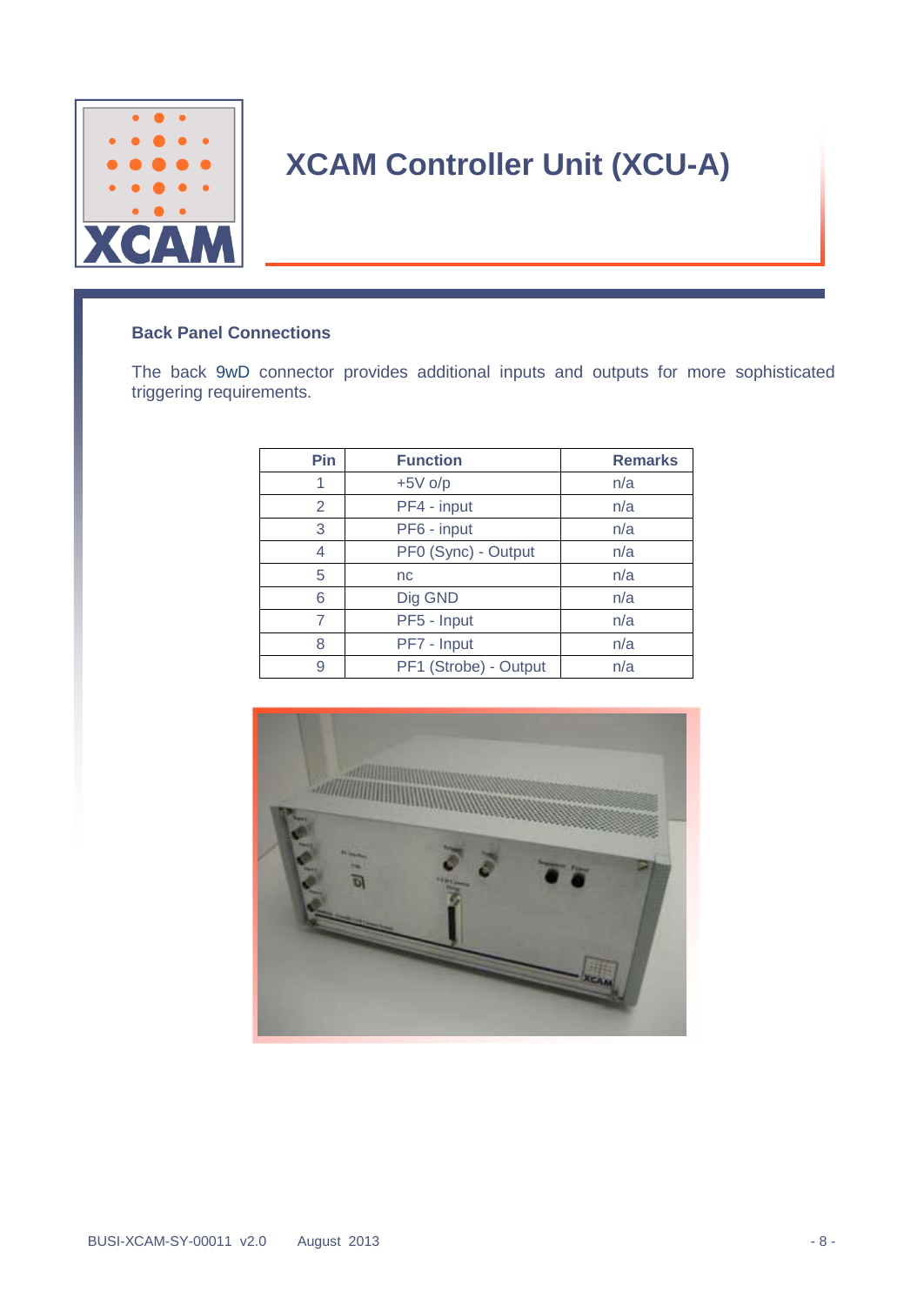

### **Noise performance and Speed of Operation**

The current sequencer card can operate at frequencies of approximately 3MHz, although this may be lower depending on the sequencer program that is operating the CCD and various factors such as number of phases of operation of the CCD. The clock frequency of the CCD is usually 16-20MHz, giving the possibility of programming in 33-20ns steps.

Noise performance is heavily dependent on the speed of operation, the ADC method, and the CCD chip used. Typical values for noise, together with frequency of operation are given below in the table.

| <b>ADC Card</b>                                          | <b>Speed</b> | <b>Noise</b>                                                                        |
|----------------------------------------------------------|--------------|-------------------------------------------------------------------------------------|
| 1MHz, 2 channel, Correlated Double   To 2MHz<br>Sampling |              | Approximately 7 electrons<br>(depending on sensor noise)<br>at 1MHz                 |
| 500KHz, 4 channel, Dual Slope To 500KHz<br>Integrator    |              | Sensor noise limited if all<br>voltages and timings<br>optimised $\sim$ 2 electrons |